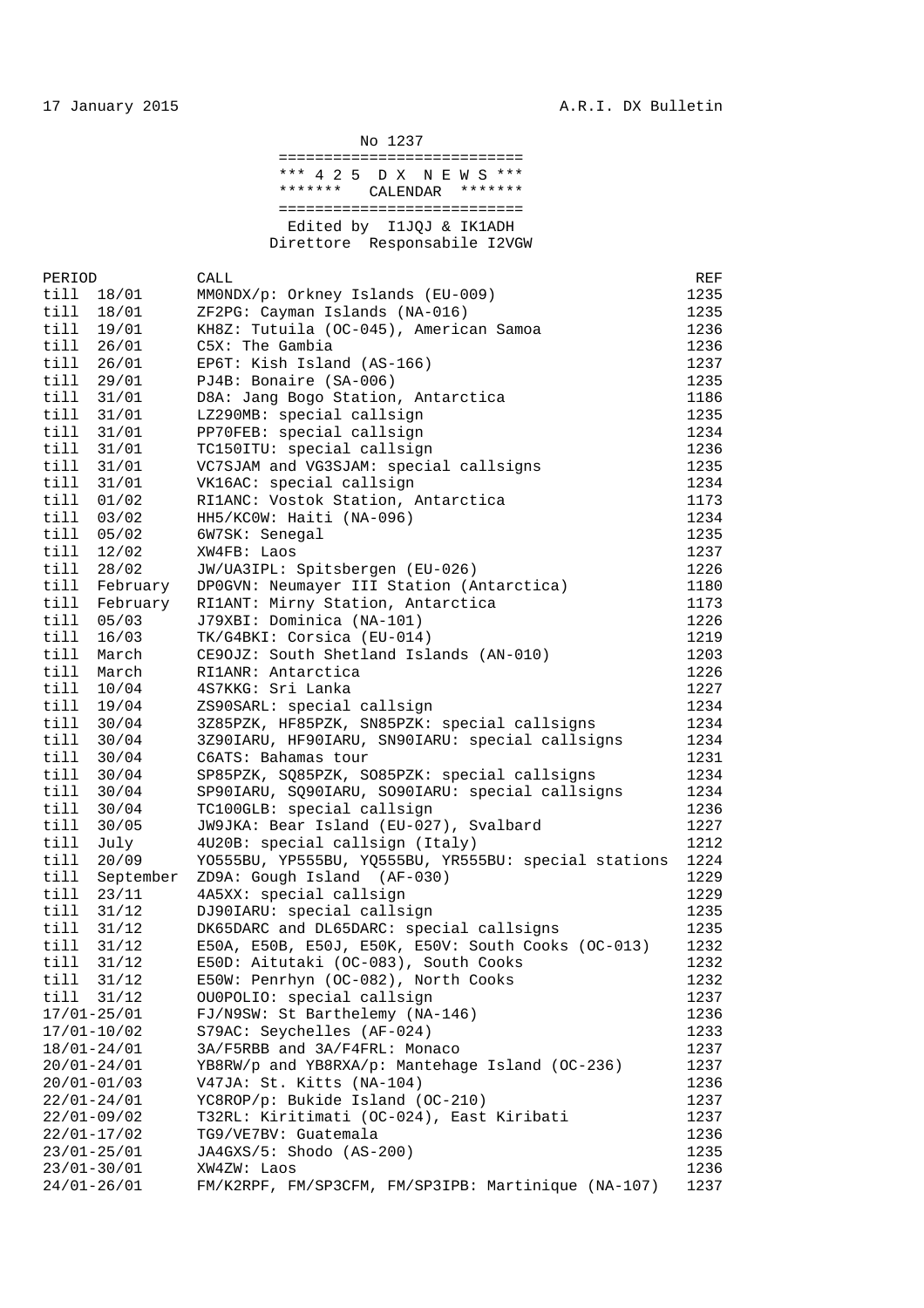| $24/01 - 26/01$ | FM/SP7TF, FM/SP7VC, FM/SQ7OYL: Martinique (NA-107)    | 1237 |
|-----------------|-------------------------------------------------------|------|
|                 |                                                       |      |
| $25/01 - 15/06$ | P29NK: Papua New Guinea (OC-034)                      | 1236 |
| $26/01 - 28/01$ | WI7N/4: Dauphin Island (NA-213)                       | 1237 |
| $26/01 - 06/02$ | 7Q7VW: Malawi                                         | 1236 |
| $27/01 - 03/02$ | J6/K2RPF, J6/SP3CFM, J6/SP3IPB: St. Lucia (NA-108)    | 1237 |
| $27/01 - 03/02$ | J6/SP7TF, J6/SP7VC, J6/SQ7OYL: St. Lucia (NA-108)     | 1237 |
|                 |                                                       |      |
| $27/01 - 30/03$ | FG/F6ITD and TO6D: Guadeloupe (NA-102)                | 1233 |
| $30/01 - 01/02$ | ZL7/JA0JHQ: Chatham Islands (OC-038)                  | 1235 |
| $30/01 - 02/02$ | K5KUA/5: Galveston Island (NA-143)                    | 1236 |
| January         | DP1POL: Neumayer III Station Antarctica               | 1229 |
| January         | RI1ANZ: Progress Station, Antarctica                  | 1233 |
| 01/02           | TM60TAAF: special callsign (France)                   | 1237 |
|                 | LZ550SI: special callsign                             | 1235 |
| $01/02 - 28/02$ |                                                       |      |
| $04/02 - 05/02$ | J8/K2RPF, J8/SP3CFM, J8/SP3IPB: St. Vincent (NA-109)  | 1237 |
| $04/02 - 05/02$ | J8/SP7TF, J8/SP7VC, J8/SQ7OYL: St. Vincent (NA-109)   | 1237 |
| 05/02           | TM5CW: France                                         | 1231 |
| $06/02 - 07/02$ | J3/K2RPF, J3/SP3CFM, J3/SP3IPB: Grenada (NA-024)      | 1237 |
| $06/02 - 07/02$ | J3/SP7TF, J3/SP7VC, J3/SQ7OYL: Grenada (NA-024)       | 1237 |
| $06/02 - 08/02$ | TM60TAAF: special callsign (France)                   | 1237 |
|                 |                                                       |      |
| $06/02 - 13/02$ | KG4AS, KG4HI, KG4RQ, KG4YL: Guantanamo Bay            | 1237 |
| $07/02 - 08/02$ | J3/K2RPF, J3/SP3CFM, J3/SP3IPB: Carriacou (NA-147)    | 1237 |
| $07/02 - 08/02$ | J3/SP7TF, J3/SP7VC, J3/SQ7OYL: Carriacou (NA-147)     | 1237 |
| $08/02 - 09/02$ | J8/K2RPF, J8/SP3CFM, J8/SP3IPB: Union Island (NA-025) | 1237 |
| $08/02 - 09/02$ | J8/SP7TF, J8/SP7VC, J8/SQ7OYL: Union Island (NA-025)  | 1237 |
| $13/02 - 14/02$ | FM/K2RPF, FM/SP3CFM, FM/SP3IPB: Martinique (NA-107)   | 1237 |
| $13/02 - 14/02$ | FM/SP7TF, FM/SP7VC, FM/SQ7OYL: Martinique (NA-107)    | 1237 |
|                 |                                                       |      |
| $13/02 - 17/02$ | TM60TAAF: special callsign (France)                   | 1237 |
| $16/02 - 23/02$ | TI9/3Z9DX: Cocos Island (NA-012)                      | 1230 |
| $16/02 - 24/02$ | V63MJ: Kosrae Island (OC-059), Micronesia             | 1237 |
| 19/02-22/02     | TM60TAAF: special callsign (France)                   | 1237 |
| $24/02 - 05/03$ | CE0Z: Juan Fernandez Archipelago (SA-005)             | 1232 |
| $26/02 - 10/03$ | FP/KV1J: Miquelon Island (NA-032)                     | 1237 |
| $27/02 - 28/02$ | TM60TAAF: special callsign (France)                   | 1237 |
|                 |                                                       |      |
| February        | DP1POL: Neumayer III Station Antarctica               | 1229 |
| February        | K1N: Navassa Island (NA-098)                          | 1235 |
| $01/03 - 31/03$ | LZ386SKI: special callsign                            | 1235 |
| $02/03 - 05/05$ | V63CO: Ulithi Atoll (OC-078), Micronesia              | 1237 |
| $03/03 - 11/03$ | DL1WH/p: Foehr Island (EU-042)                        | 1237 |
| 05/03           | TM5CW: France                                         | 1231 |
| $11/03 - 01/04$ | 7QAA: Malawi                                          | 1237 |
|                 |                                                       |      |
| $25/03 - 04/04$ | C21EU: Nauru (OC-031)                                 | 1237 |
| March           | 9Q0HQ: Democratic Republic of the Congo               | 1232 |
| $01/04 - 30/04$ | LZ883PI: special callsign                             | 1235 |
| 05/04           | TM5CW: France                                         | 1231 |
| $09/04 - 15/04$ | JW/F8DVD: Spitsbergen (EU-026), Svalbard              | 1237 |
| $13/04 - 21/04$ | J88PI: Palm Island (NA-025)                           | 1229 |
| $25/04 - 02/05$ | ZF2CI: Cayman Islands (NA-016)                        | 1237 |
|                 |                                                       |      |
| $01/05 - 30/05$ | TC150ITU: special callsign                            | 1236 |
| $01/05 - 31/05$ | LZ102SIB: special callsign                            | 1235 |
| 05/05           | TM5CW: France                                         | 1231 |
| $01/06 - 30/06$ | LZ293MA: special callsign                             | 1235 |
| $01/07 - 31/07$ | LZ429PS: special callsign                             | 1235 |
| $01/08 - 31/08$ | LZ250MM: special callsign                             | 1235 |
| $01/09 - 30/09$ | LZ129WNLS: special callsign                           | 1235 |
|                 |                                                       |      |
| $01/10-31/10$   | LZ130SAK: special callsign                            | 1235 |
| $02/10 - 12/10$ | TX3X: Chesterfield Islands (OC-176)                   | 1236 |
| $01/11 - 30/11$ | LZ259PA: special callsign                             | 1235 |
| $22/11 - 08/12$ | VKOEK: Heard Island (AN-003)                          | 1237 |
| $01/12 - 31/12$ | LZ362MT: special callsign                             | 1235 |
| January         | 2016 VP8: South Sandwich and South Georgia Islands    | 1233 |
| March           | 2016 E44Y: Palestine                                  | 1230 |
|                 |                                                       |      |

\*\*\*\*\*\*\*\*\*\*\*\*\*\*\*\*\*\*\*\*\*\*\*\*\*\*\*\*\*\*\*\*\*\*\*\*\*\*\*\*\*\*\*\*\*\*\*\*\*\*\*\*\*\*\*\*\*\*\*\*\*\*\*\*\*\*\*\*\*\*\*\*\*\*\*